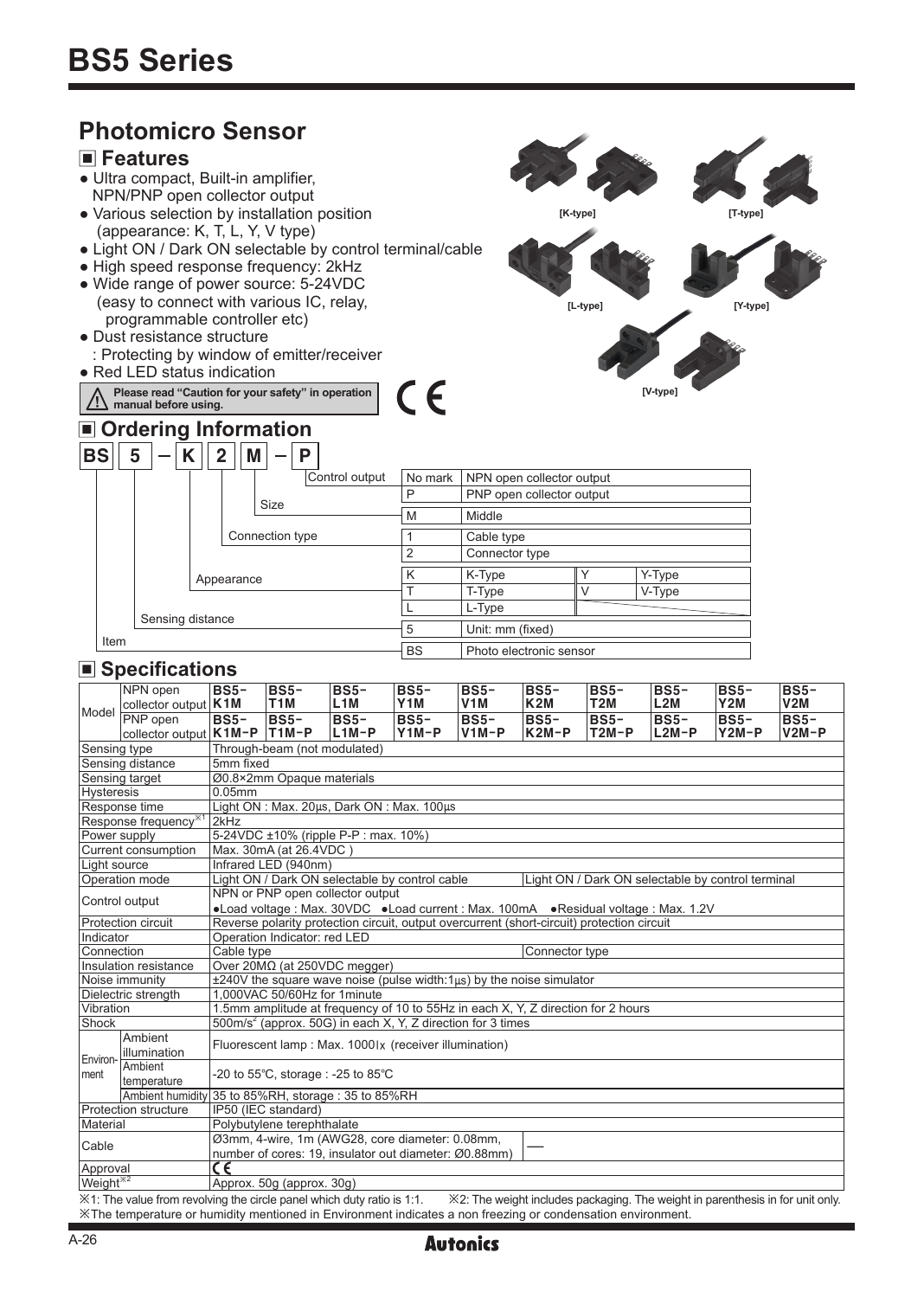**(A) Photoelectric Sensors**

**(H) Temperature Controllers**

**(I) SSRs / Power Controllers**

# **E** Control Output Diagram<br>• NPN open collector output



**● NPN open collector output ● PNP open collector output**

※1: Operation mode selection : Connect (white) Control (terminal) into terminal (brown) +V to operate Light ON mode. Dark ON mode is available with disconnection status.

### **Connections**



## $\blacksquare$  Operation Mode

| Operation mode      | Light ON          | Dark ON           |                 |  |  |
|---------------------|-------------------|-------------------|-----------------|--|--|
| Receiver operation  | Received light    | Received light    | <b>Devices</b>  |  |  |
|                     | Interrupted light | Interrupted light | (T)<br>Software |  |  |
| Operation indicator | ON                | ON                |                 |  |  |
| $ $ (red LED)       | OFF.              | OFF.              |                 |  |  |
|                     | ON                | ON.               |                 |  |  |
| Transistor output   | OFF               | OFF.              |                 |  |  |

※If the control output terminal is short-circuited or overcurrent condition exists, the control output turns OFF due to protection circuit.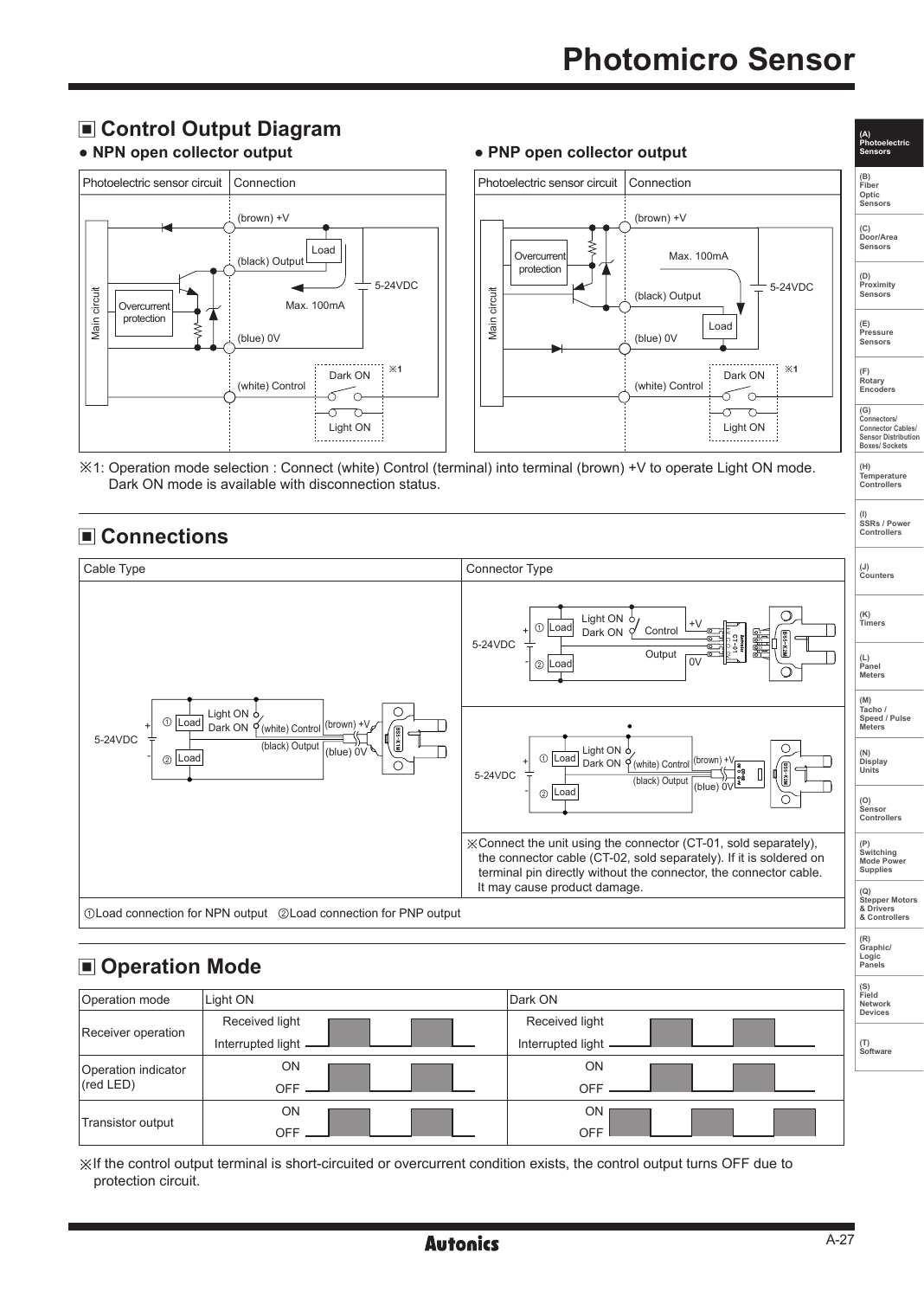**Dimensions**

(unit: mm)